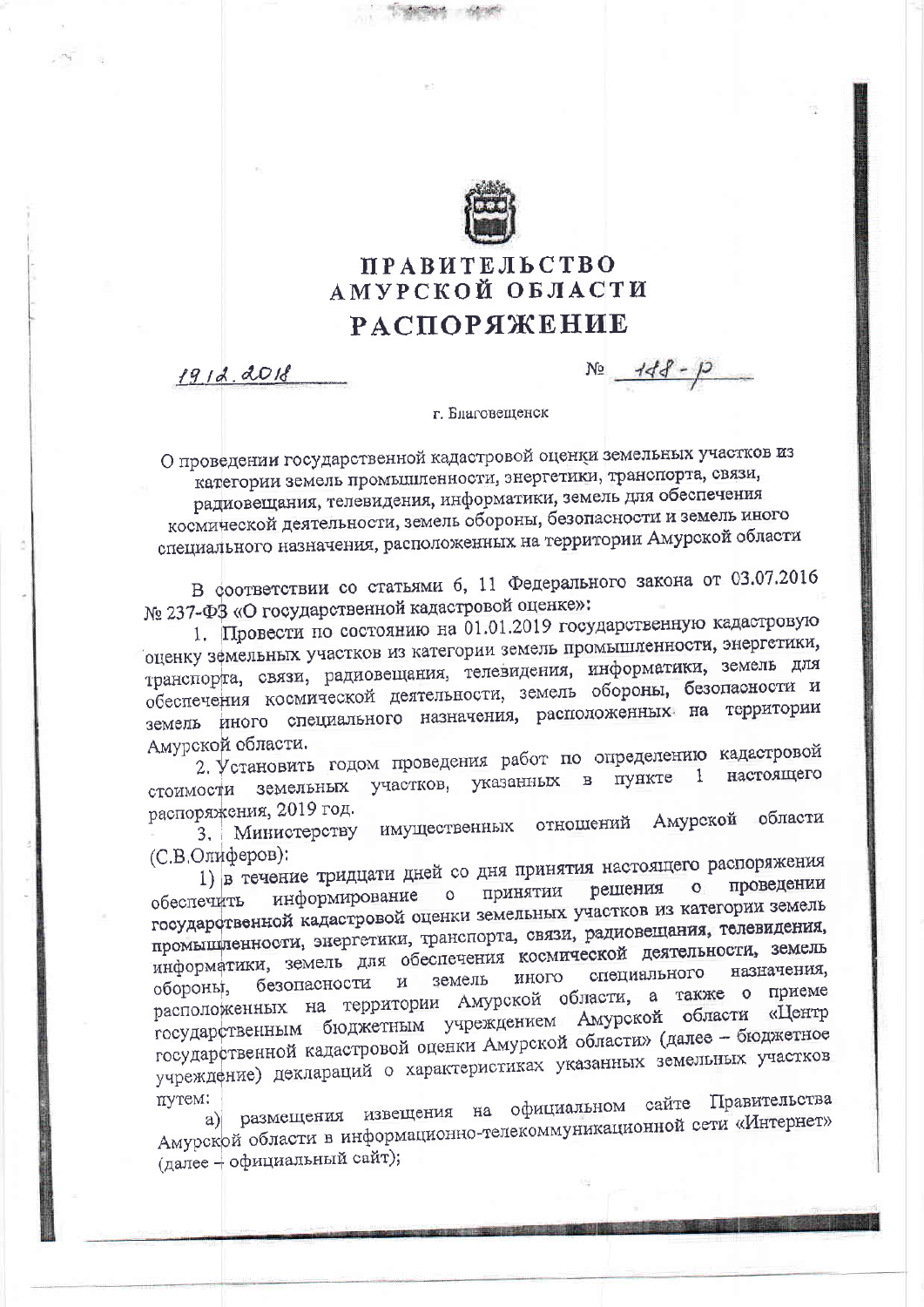б) опубликования извещения в областном периодическом печатном издании, с которым заключен договор об официальном опубликовании правовых актов органов государственной власти Амурской области, в порядке, предусмотренном законодательством Российской Федерации (далее областное периодическое печатное издание);

в) размещения извещения на информационных цитах Правительства Амурской области;

г) направления копии настоящего распоряжения в Управление Федеральной службы государственной регистрации, кадастра и картографии по Амурской области (далее - орган регистрации прав) для его размещения в фонде данных государственной кадастровой оценки;

д) направления конии настоящего распоряжения в органы местного самоуправления муниципальных образований Амурской области лля размещения извещения на информационных щитах указанных органов;

2) до 15.01.2019 запросить в органе регистрации прав перечень земельных участков, подлежащих государственной кадастровой оценке (далее - Перечень), и в течение трех рабочих дней со дня поступления Перечня направить его в бюджетное учреждение;

3) до 01.05.2019 разместить результаты обработки Перечня на официальном сайте:

4) в течение десяти рабочих дней со дня получения от органа регистрации прав уведомления о соответствии промежуточных отчетных документов требованиям к отчету об итогах государственной кадастровой оценки обеспечить информирование о размещении промежуточных отчетных документов, а также о порядке и сроках представления замечаний к промежуточным отчетным документам путем:

а) размещения извещения на официальном сайте;

б) опубликования извещения в областном периодическом печатном издании;

в) размещения извещения на информационных щитах Правительства Амурской области:

г) направления информации в органы местного самоуправления муниципальных образований Амурской области для размещения извещения на информационных щитах указанных органов;

5) в течение тридцати рабочих дней со дня принятия постановления Правительства Амурской области об утверждении результатов определения кадаєтровой стоимости обеспечить его официальное опубликование и информирование о его принятии путем:

а) размещения извещения на официальном сайте;

б) опубликования извещения в областном периодическом печатном издании;

в) размещения извещения на информационных щитах Правительства Амурской области;